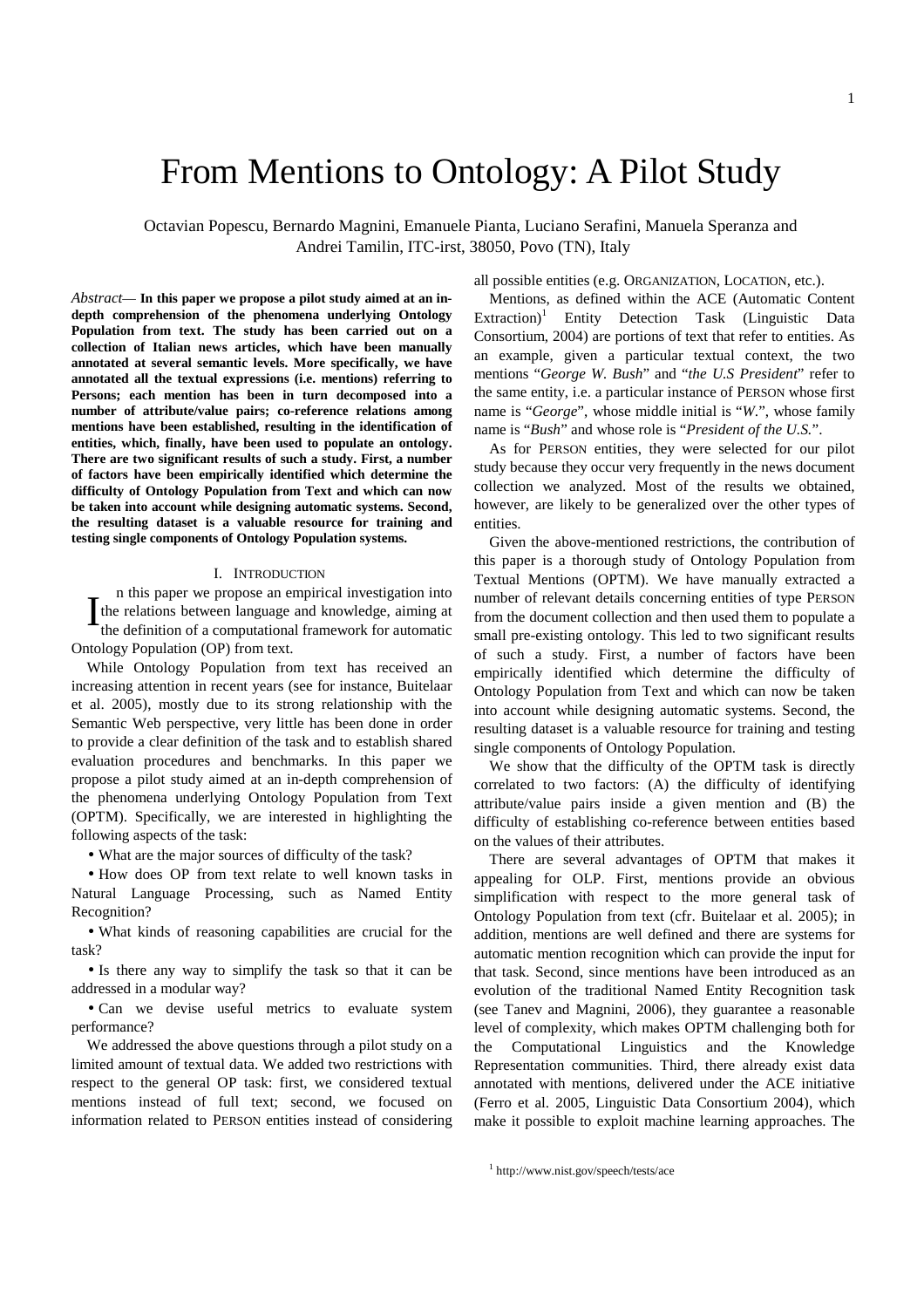availability of annotated data allows for a better estimation of the performance of OPTM; in particular, it is possible to evaluate the recall of the task, i.e. the proportion of information correctly assigned to an entity out of the total amount of information provided by a certain mention.

The paper is structured as follows. Section II provides some background on Ontology Population and reports on relevant related work; Section III describes the dataset of the PERSON pilot study and compares it to the ACE dataset. Section IV introduces a new methodology for the semantic annotation of attribute/value pairs within textual mentions. In section V we describe the Ontology we plan on using. Finally, Section VI reports on a quantitative and qualitative analysis of the data, which help determining the main sources of difficulty of the task. Conclusions are drawn in Section VII.

## II. RELATED WORK

.

*Automatic Ontology Population* (OP) from texts has recently emerged as a new field of application for knowledge acquisition techniques (Buitelaar et al., 2005). Although there is no widely accepted definition for the OP task, a useful approximation has been suggested by (Bontcheva and Cunningham, 2003) as Ontology Driven Information Extraction with the goal of extracting and classifying instances of concepts and relations defined in an ontology, in place of filling a template. A similar task has been approached in a variety of similar perspectives, including term clustering (Lin, 1998; Almuhareb and Poesio, 2004) and term categorization (Avancini et al., 2003). A rather different task is Ontology Learning, where new concepts and relations are supposed to be acquired with the consequence of changing the definition of the Ontology itself (Velardi et al. 2005).

The interest in OP is also reflected in the large number of research projects which consider knowledge extraction from text a key technology for feeding Semantic Web applications. Among such projects, it is worth mentioning Vikef (Making the Semantic Web Fly), whose main aim is to bridge the gap between implicit information expressed in scientific documents and its explicit representation found in knowledge bases; and Parmenides, which is attempting to develop technologies for the semi-automatic building and maintenance of domain-specific ontologies.

The work presented in this paper has been inspired by the ACE Entity Detection task, which requires that the entities mentioned in a text (e.g. PERSON, ORGANIZATION, LOCATION and GEO-POLITICAL ENTITY) be detected. As the same entity may be mentioned more than once in the same text, ACE defines two inter-connected levels of annotation: the level of the entity, which provides a representation of an object in the world, and the level of the entity mention, which provides information about the textual references to that object. The information contained in the textual references to entities may be translated into a knowledge base, and eventually into an Ontology.

#### III. DATA SET

The input of OPTM consists of textual mentions derived from the Italian Content Annotation Bank (I-CAB), which consists of 525 news documents taken from the local newspaper 'L'Adige'<sup>2</sup>, for a total of around 180,000 words (Magnini et al., 2006). The annotation of I-CAB has been carried out manually within the Ontotext project<sup>3</sup>, following the ACE annotation guidelines for the Entity Detection task. I-CAB is annotated with expressions of type TEMPORAL\_EXPRESSION and four types of entities: PERSON, ORGANIZATION, GEO-POLITICAL ENTITY and LOCATION. Due to the morpho-syntactic differences between the two languages, the ACE annotation guidelines for English had to be adapted to Italian; for instance, two specific new tags, PROCLIT and ENCLIT, have been created to annotate clitics attached to the beginning or the end of certain words (e.g. <*veder*[*lo*]>/*to see him*).

According to the ACE definition, entity mentions are portions of text referring to entities; the extent of this portion of text consists of an entire nominal phrase, thus including modifiers, prepositional phrases and dependent clauses (e.g.<*il*  [*ricercatore*] *che lavora presso l'ITC-irst*>/*the resercher who works at ITC- irst*).

Mentions are classified according to four syntactic categories: NAM (proper names), NOM (nominal constructions), PRO (pronouns) and PRE (modifiers).



Fig. 1. Distribution of the four different ACE mention types in I-CAB and in the ACE 2004 Evaluation corpus (Newswire)

In spite of the adaptations to Italian, it is interesting to notice that a comparison between I-CAB and the newswire portion of the ACE 2004 Evaluation corpus (see Figure 1) shows a similar proportion of NAM and NOM mentions in the two corpora. On the other hand, there is a low percentage of PRO mentions in Italian, which can be explained by the fact that, unlike in English, subject pronouns in Italian can be omitted. As for the large difference in the total number of mentions annotated in the two corpora (22,500 and 5,186 in I-CAB and ACE NWIRE respectively), this is proportional to their size (around 180,000 words for I-CAB and 25,900 words for ACE NWIRE), considering that some of the ACE entities

<sup>&</sup>lt;sup>2</sup> http://www.ladige.it/

<sup>3</sup> http://tcc.itc.it/projects/ontotext/index.html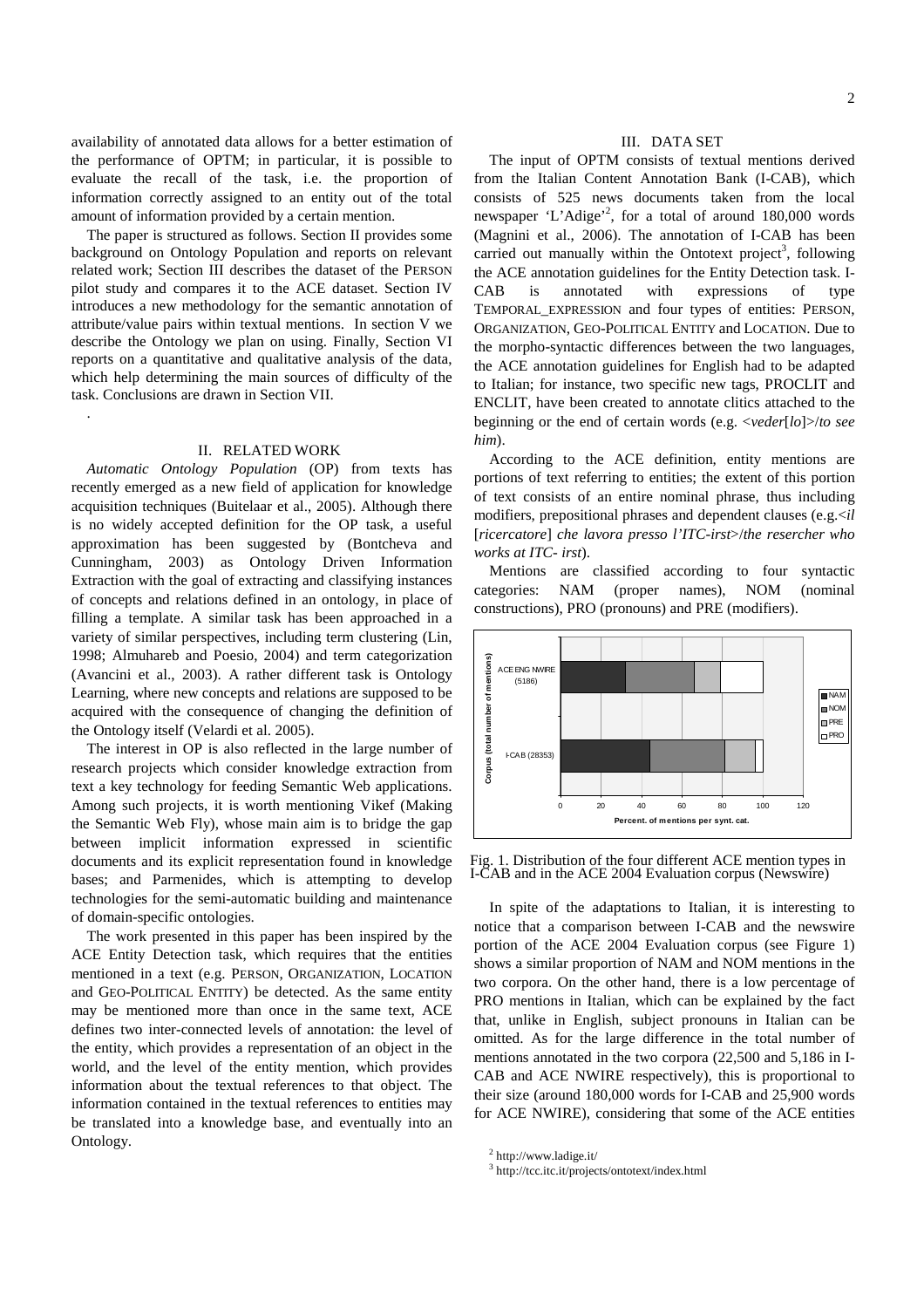(i.e. FACILITY, VEHICLE, AND WEAPON) are not annotated in I-CAB.

As shown in Figure 2, the two corpora also present a similar distribution as far as the number of mentions per entity is concerned. In fact, in both cases more than 60% of the entities are mentioned only once, while around 15% are mentioned twice. Between 10% and 15% are mentioned three or four times, while around 6% are mentioned between five and eight times. The fact that the percentage of entities mentioned more than eight times in a document is higher in the ACE corpus than in I-CAB can be partly explained by the fact that the news stories in ACE are on average slightly longer than those in ACE (around 470 versus 350 words per document).



Fig. 2. Intra-document co-reference in I-CAB and in the ACE 2004 Evaluation corpus (Newswire)

## IV. ATTRIBUTES for TYPE PERSON

After the annotation of mentions of type PERSON reported in the previous section, each mention was additionally annotated in order to individuate the semantic information expressed by the mention regarding a specific entity. As an example, given the mention "*the Italian President Ciampi*", the following attribute/value pairs were annotated: [PROVENANCE: *Italian*], [ROLE: *President*] and [LAST\_NAME: *Ciampi*].

 The definition of the set of attributes for PERSON followed an iterative process where we considered increasing amounts of mentions from which we derived relevant attributes. The final set of attributes is listed in the first column of Table 1, with respective examples reported in the second column.

A strict methodology is required in order to ensure accurate annotation. As general guidelines for annotation, articles and prepositions are not admitted at the beginning of the textual extent of a value, an exception being made in the case of the articles in nicknames (see Magnini et al., 2006B for a full description of the criteria used to decide on border cases).

Attributes can be grouped into bigger units, as in the case of the attribute JOB, which is composed of three attributes, ACTIVITY, ROLE, and AFFILIATION, which are not independent of each other. ACTIVITY refers to the actual activity performed by the person, while ROLE refers to the position they occupy. So, for instance, "*politician*" is a possible value of the attribute ACTIVITY, while "*leader of the Labour Party*" refers to the ROLE a person plays inside an organization. Each group of

these three attributes is associated with a mention and all the information within a group has to be derived from the same mention. If different pieces of information derive from distinct mentions, we will have two separate groups. For instance, the three co-referring mentions "*the journalist of Radio Liberty*", "*the redactor of breaking news*", and "*a spare time astronomer*" lead to three different groups of ACTIVITY, ROLE and AFFILIATION. The obvious inference that the first two mentions belong conceptually to the same group is not drawn. This step is to be taken at a further stage.

| attributes             | values                  |
|------------------------|-------------------------|
| FIRST NAME             | Ralph, Greg             |
| MIDDLE NAME            | J., W.                  |
| LAST NAME              | McCarthy, Newton        |
| <b>NICKNAME</b>        | Spider, Enigmista       |
| Title                  | Prof., Mr.              |
| <b>SEX</b>             | actress                 |
| ACTIVITY               | author, doctor          |
| <b>AFFILIATION</b>     | The New York Times      |
| <b>ROLE</b>            | manager, president      |
| PROVENANCE             | South American          |
| <b>FAMILY RELATION</b> | father, cousin          |
| AGE CATEGORY           | boy, girl               |
| HONORARY               | the world champion 2000 |
| MISCELLANEA            | The men with red shoes  |

Table 1. The attribute structure of PERSON

We started with the set of 525 documents belonging to the I-CAB corpus (see section III), for which we have manually annotated all PERSON entities (10039 mentions, see Table 2). The annotation individuates both the entities mentioned within a single document, called *document entities*, and the entities mentioned across the whole set of news stories, called *collection entities*. In addition, for the purposes of this work, we decided to filter out the following mentions: (i) mentions consisting only of one non-gender discriminative pronoun; (ii) nested mentions, i.e. in case inside a mention there is a smaller one, for example as in "*the president Ciampi",* with "*Ciampi*" being the included one, only the largest mention was considered. In this way we obtained a set of 7233 mentions which represents the object of our study.

| Number of documents                    | 525   |
|----------------------------------------|-------|
| Number of mentions                     | 10039 |
| Number meaningful mentions             | 7233  |
| Number of distinct meaningful mentions | 4851  |
| Number of document entities            | 3284  |
| Number of collection entities          | 2574  |

## Table 2. The PERSON Dataset

The average number of meaningful mentions for an entity in a certain document is 2.20, while the average number of distinct meaningful mentions is 1.47. However, the variation from the average is high, only 14% of document entities are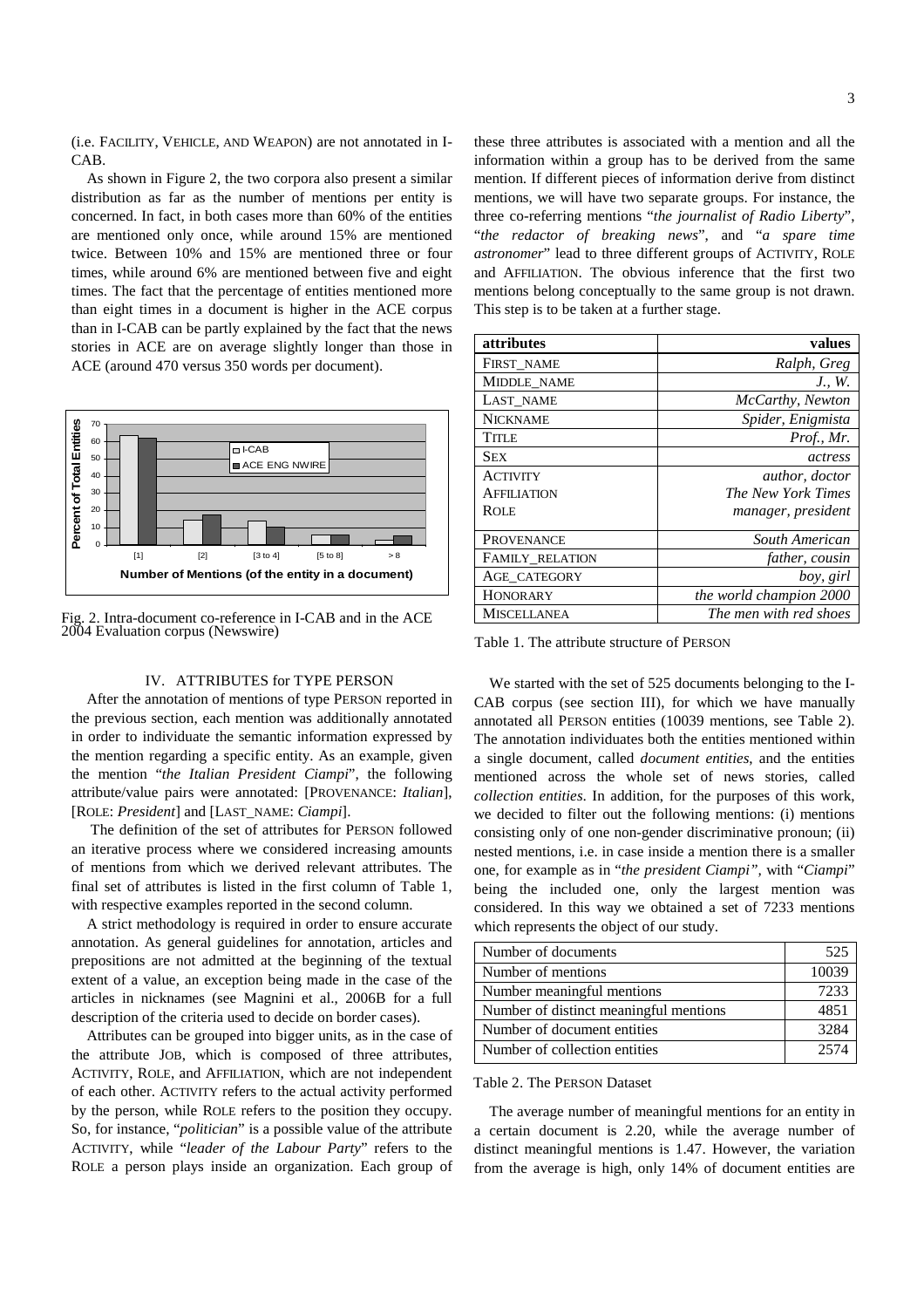mentioned exactly twice. In fact, there are relatively few entities whose mentions in news have a broad coverage in terms of attributes, and there are quite a few whose mentions contain just the name. A detailed analysis is carried out in Section VI.

## V. ONTOLOGY

 The ontology adopted for the OPTM task is composed of two main parts. The first part mirrors the mention attribute structure and contains axioms (restrictions) on the attribute values. In this part, which we refer as the Entity T-Box (ETbox), we define three main classes corresponding to the three main entities, PERSON, ORGANIZATION and GEO-POLITICAL ENTITY. Each of these classes is associated with the mention attributes. An example of how the attributes are encoded in axioms in the ET-box is provided in Table 3.

| ONTOLOGY AXIOM                | <b>Encoded restriction</b> |
|-------------------------------|----------------------------|
| PERSON                        | Every person has at        |
| $\subset$ (>0) HAS FIRST NAME | least a first name         |
| PERSON $\subset$              | Every person has           |
| $(=1)$ has Last name          | exactly one last name      |
| $DOMAIN(HAS FIRST NAME) =$    | the first argument of      |
| PERSON                        | the relation               |
|                               | has first name must be     |
|                               | a person                   |
| RANGE (HAS PROVENANCE) =      | The second argument        |
| <b>GEOPOLITICALENTITY</b>     | of the relation            |
|                               | HAS_PROVENENCE             |
|                               | must be a geopolitical     |
|                               | entity                     |

Table 3. Description of Ontology axioms

The second component of the ontology, called world knowledge (WK), encodes the basic knowledge about the world already available (see Table 4 for examples of axioms). This ontology has been semi-automatically constructed starting from the large amount of basic information available on the web. Examples of such knowledge are the sets of countries, main cities, country capitals, Italian municipalities, etc.

| ONTOLOGY AXIOM                                   | <b>Encoded</b><br>restriction         |
|--------------------------------------------------|---------------------------------------|
| COUNTRY (Italy)                                  | Italy is a country                    |
| HAS_CAPITAL(Italy, Rome)                         | Rome is the capital<br>of Italy       |
| CONTINENT $\subset$<br><b>GEOPOLITICALENTITY</b> | A country is a<br>geopolitical entity |
| TOWN C GEOPOLITICALENTITY                        | A town is a<br>geopolitical entity    |

Table 4. Description of Ontology axioms related to WK

As can be seen from the above examples, WK is composed of two types of knowledge: factual knowledge (the first two axioms in Table 4) and generic commonsense knowledge. The first type of knowledge can be obtained from the many ontological resources available on the web (see for instance swoogle.umbc.edu), while we have manually encoded the second in the ontology.

The process of OPTM combines the ontology ET-box with WK axioms and values of attributes recognized in textual mentions, and performs two main steps:

1.For each entry recognized in the text we create a new individual in the ontology, along with the individuals corresponding to the attribute values

2.We normalize the values by comparing the "string" values with the individuals present in the WK.

As an example of this process, consider the entry in Table 5.

| FIRST NAME        | Bob, B.                 |
|-------------------|-------------------------|
| LAST NAME         | Marley                  |
| <b>PROVENANCE</b> | Caribbean               |
| <b>ACTIVITY</b>   | musician, guitar player |

Table 5. Attributes/Values examples

In the first phase we add the axioms in Table 6 to the ontology.

| Person(person23)                            |
|---------------------------------------------|
| HAS FIRST NAME (person23, first name76)     |
| HAS LAST NAME (person23, last name 93)      |
| HAS PROVENANCE (person23, geo pol entity35) |
| HAS ACTIVITY (person23, activity43)         |
| HAS ACTIVITY (person23, activity44)         |
| HAS VALUE (first name56, "Bob")             |
| HAS VALUE (first name76, "B.")              |
| HAS_VALUE(geo_pol_entity35, "Caribbean")    |
| HAS VALUE (activity 43, "musician")         |
| HAS VALUE (activity 44, "quitar player")    |

Table 6. Adding axioms to the Ontology

In the second phase, we attempt to match the values to the individuals in the WK and the Ontology is modified according to the result of the matching process. This process is based on the semantic matching approach described in (Bouquet, 2003).

In this phase the WK-part of the ontology take a crucial role. The main goal of this phase is to find the best match between the values of an attribute and the individuals which are already present in the WK A-box. This process can have two outputs. When a good-enough match is found between an attribute value and an individual of the WK A-box, then an equality assertion is added. Suppose for instance that the WK A-box contains the statement

## STATE(Caribbean)

then the mapping process will find a high match between the value "Caribbean" (as a string) and the individual Caribbean (due to the syntactic similarity between the two strings, and the fact that both are associated to individuals of type GEOPOLITICALENTITY). As a consequence the assertion

Geo\_pol\_entity35 = Caribbean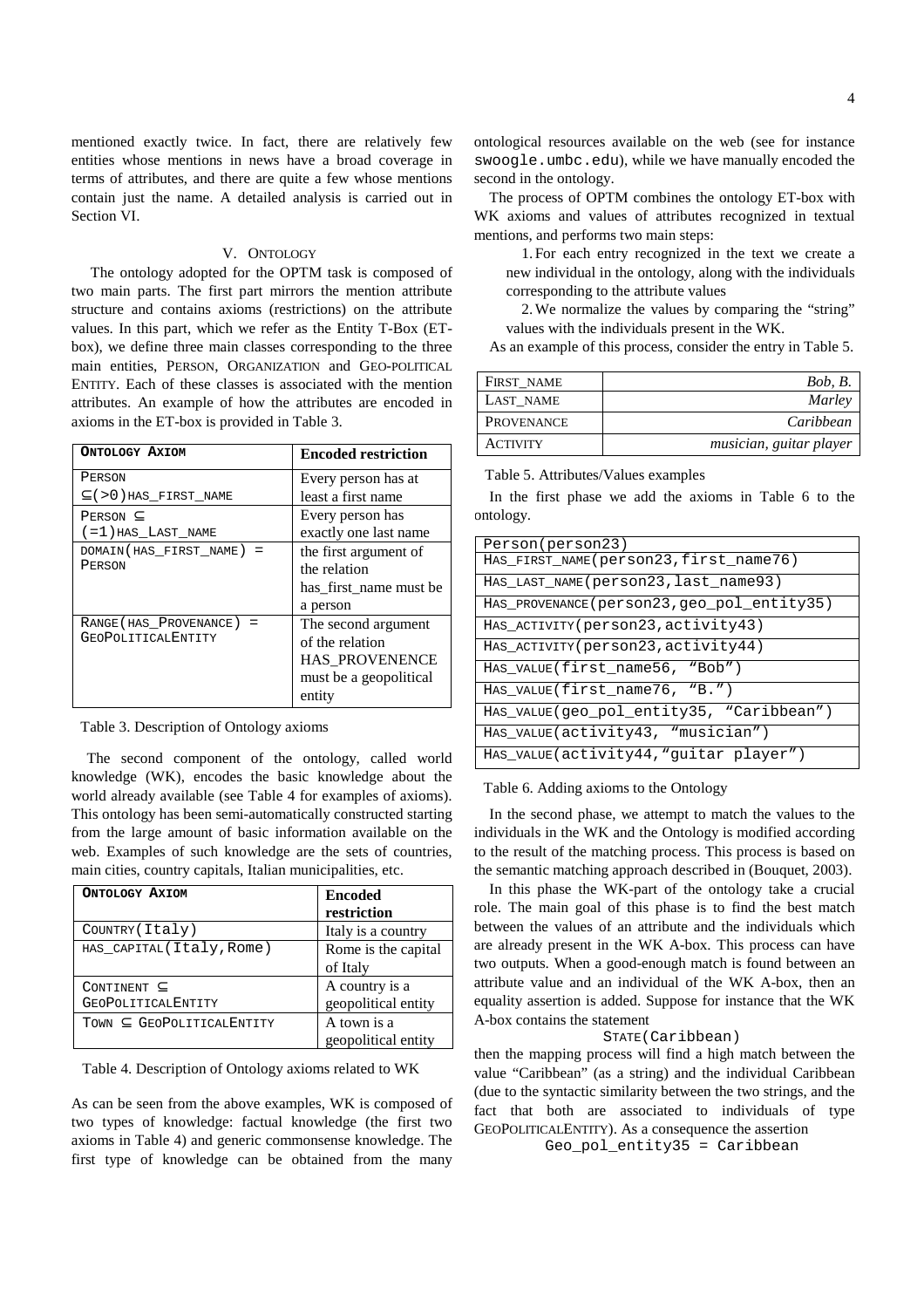is asserted in the A-box. Notice that the above assertion connects an individual of the WK with the value of an entity contained in the entity repository of the mentions.

When the mapping process does not produce a "good" mapping (where good is defined w.r.t., a suitable distance measure not described here) the value is transformed into an individual and added to the WK A-box. For instance, suppose that the mapping of the value "guitar player" will not produce a good matching value, then the new assertion

ACTIVITY(GuitarPlayer)

is added to the WK A-box and the assertion

activity44 = GuitarPlayer is added to the A-box that links WK with the A-box of the mentions.

pairs inside a given mention and (B) the difficulty of establishing the co-reference of entities based on the values of their attributes.

In table 7 we find the distribution of the values of the attributes defined for PERSON. The first column lists the set of attributes; the second column lists the number of occurrences of each attribute, the third lists the number of different values that the attribute actually takes; the fourth column lists the number of collection entities which have that attribute. Using this table as base table we try to determine the parameters which give us no clues on the two factors above

| <b>Attribute</b>   | <b>Occurrence</b><br>of attribute in<br>mentions | <b>Different</b><br>values for<br>attribute | <b>Collection</b><br>entities with<br>attribute | <b>Distinct values</b><br>within distinct<br>mentions | Variability of<br>values in<br>attribute |
|--------------------|--------------------------------------------------|---------------------------------------------|-------------------------------------------------|-------------------------------------------------------|------------------------------------------|
| FIRST NAME         | 2299 (31%)                                       | 676                                         | 1592                                            | 13%                                                   | 29%                                      |
| MIDDLE_NAME        | $110(1\%)$                                       | 67                                          | 74                                              | 1%                                                    | 60%                                      |
| LAST NAME          | 4173 (57%)                                       | 1906                                        | 2191                                            | 39%                                                   | 45%                                      |
| <b>NICKNAME</b>    | 73 (1%)                                          | 44                                          | 41                                              | 0%                                                    | 60%                                      |
| <b>TITLE</b>       | 73 (1%)                                          | 25                                          | 47                                              | 0%                                                    | 34%                                      |
| <b>SEX</b>         | 3658 (50%)                                       | 1864                                        | 1743                                            | 38%                                                   | 50%                                      |
| <b>ACTIVITY</b>    | 973 (13%)                                        | 322                                         | 569                                             | 6%                                                    | 33%                                      |
| <b>AFFILIATION</b> | 566 (7%)                                         | 389                                         | 409                                             | 8%                                                    | 68%                                      |
| <b>ROLE</b>        | 531 (7%)                                         | 211                                         | 317                                             | 4%                                                    | 39%                                      |
| <b>PROVENANCE</b>  | 469 (6%)                                         | 226                                         | 367                                             | 4%                                                    | 48%                                      |
| FAMILY RELATION    | 133 (1%)                                         | 46                                          | 94                                              | 0%                                                    | 34%                                      |
| AGE CATEGORY       | 307 (4%)                                         | 106                                         | 163                                             | 2%                                                    | 34%                                      |
| <b>HONORARY</b>    | 69 (0%)                                          | 63                                          | 53                                              | 1%                                                    | 91%                                      |
| <b>MISCELLANEA</b> | 278 (3%)                                         | 270                                         | 227                                             | 5%                                                    | 97%                                      |

.

Table 7. Distribution of values of attributes for PERSON

## A. Difficulty of identifying attribute/value pairs

The identification of attribute/value pairs requires the correct decomposition of the mentions into non overlapping parts, each one carrying the value of one attribute. We are interested in estimating the distribution of attributes inside the mentions. Table 8 shows on the second and fourth columns the number of mentions which contain respectively 1, 2, 3, …, 12 attributes. As we can see, the number of mentions having more than 6 attributes is insignificant. On the other hand, the number of mentions containing more than one attribute is 3564, which represents 49,27% of the total, therefore one in two mentions is a complex mention. Usually, a complex mention contains a SEX value, therefore a two attribute mention practically has just one that might help in establishing co-reference. However, 92% of the mentions with up to 5 attributes, which covers 96% of all mentions, contain a NAME attribute, which, presumably, is an important piece of evidence in deciding on co-reference.

The difficulty of correct identification of the attribute/value pairs is directly linked to the complexity of a mention. Two values inside the mention belong to the same entity. Without recognizing the correct frontiers of a complex mention virtually 50% of the cases are treated badly.

| #attributes    | #mentions  | #attributes | #mentions    |
|----------------|------------|-------------|--------------|
|                | 3669 (50%) |             | $34(0,04\%)$ |
| $\mathfrak{D}$ | 1292 (17%) | 8           | 19           |
| $\mathcal{R}$  | 1269 (17%) | 9           |              |
|                | 486 (6%)   | 10          |              |
| 5              | 310 (4%)   | 11          |              |
| 6              | 146 (2%)   | 12          |              |

Table 8. Number of attributes carried by mentions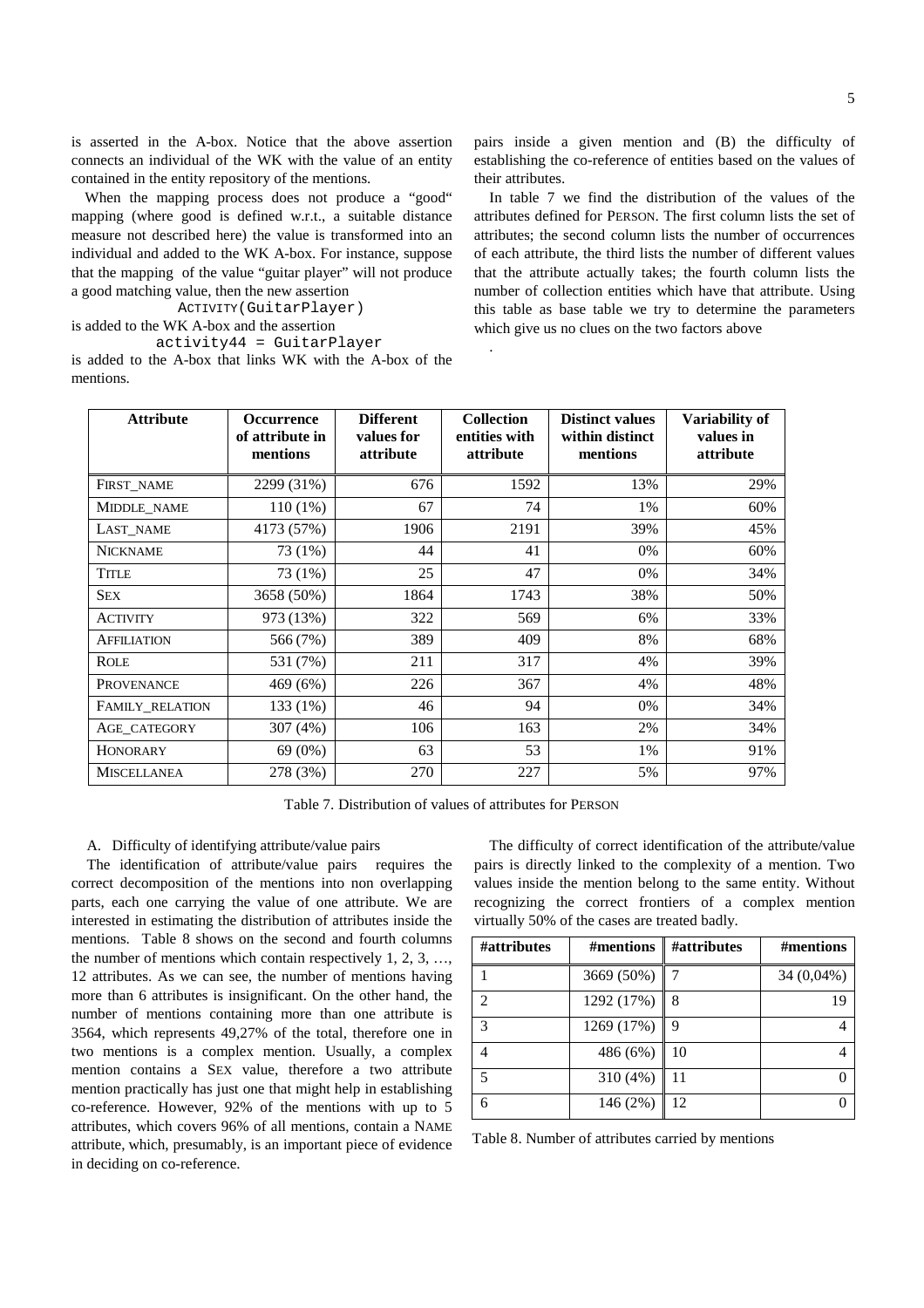|                    | $\mathbf{2}$ | 3         | 4         |
|--------------------|--------------|-----------|-----------|
| attribute          | attribute    | attribute | attribute |
|                    | mention      | mention   | mention   |
| FIRST NAME         | 398          | 915       | 413       |
| MIDDLE NAME        | 5            | 20        | 34        |
| LAST_NAME          | 467          | 1025      | 426       |
| <b>NICKNAME</b>    | 27           | 16        | 2         |
| <b>TITLE</b>       | 14           | 16        | 13        |
| <b>SEX</b>         | 806          | 1240      | 501       |
| <b>ACTIVITY</b>    | 273          | 135       | 413       |
| <b>AFFILIATION</b> | 82           | 91        | 80        |
| <b>ROLE</b>        | 126          | 81        | 94        |
| <b>PROVENANCE</b>  | 81           | 134       | 156       |
| FAMILY RELATION    | 76           | 24        | 103       |
| AGE CATEGORY       | 139          | 62        | 12        |
| <b>HONORARY</b>    | 20           | 7         | 31        |
| <b>MISCELLANEA</b> | 80           | 59        | 11        |

Table 9. Distribution of attributes into complex mentions

A second difficulty of correctly identifying the attribute/value pairs comes from the combinatorial capacities of attributes inside a complex mention. If the diversity of attribute patterns in a complex mention is high, then the difficulty of their recognition is also high. Table 9 shows that the whole set of attributes is very well represented in the complex mentions and, interestingly, the number of attributes varies independently of the number of mentions, therefore their combinatorial capacity is high. The difficulty of their recognition varies accordingly.

The distribution of attributes inside mentions is presented in the second column of Table 7 in parenthesis. The figures give the probability that a person is mentioned by making reference to a certain attribute. For example, one may expect the LAST\_NAME attribute to be present in 57% of mentions, and the NICKNAME attribute to be present in 0,001% of the total. In the fifth column we compute the same figures without repetition, considering the distinct values and distinct mentions. Considering also the figures that show the linguistic variability of values, we may obtain the probability of seeing a previously unseen value of a given attribute. The last column of Table 7 shows the variability of values for each attribute. For example, taking randomly a mention of FIRST\_NAME, only in 29% of the cases that value is seen in the dataset just once.

The fifth column, distinct values within distinct mentions, and the sixth, variability of values in attribute, offer us insight into the difficulty of recognizing attribute/value pairs. The variability might be considered as representative of the amount of training a system needs in order to have a satisfactory coverage of cases. Intuitively, some of the attributes are close classes, while some other attributes, e.g. those who have name values, are open classes.

Probably, the importance of recognizing certain types of attributes is bigger than for other ones. If the occurrence of a new value of an important attribute is a rare event, a system must be very precise in catching these cases. We may assume that a high precision is more difficult to achieve than a lower one. The "distinct" column gives us a clue on this issue. For example, the relatively low figures for ACTIVITY, AFFILIATION, ROLE but their importance with respect to the OPTM task, tell us that sparseness could be an issue and therefore a precise system of their treatment must be used. Otherwise it will be hard to achieve the expected results.

Finally, we may notice that 39% of the mentions carry some other information than SEX and name related values, MISCELLANEA excluded. Therefore in all those cases the ontology is enriched with substantial information about the respective persons.

B. Difficulty of establishing Co-references among entities

The task of correctly identifying a value of a certain attribute inside a given mention is worth to be undertaken if the respective values play a role in other tasks, especially in the co-reference task. A relevant factor for co-reference is the perplexity of an attribute, i.e. the percentage of the entities characterized by a particular value, computed as the ratio between distinct values for a certain attribute and collection entities having that attribute (column III / IV in table 7). For example the perplexity of LAST\_NAME is 14% (see Table 10). Therefore if we take randomly some values of LAST\_NAME, 86% of them are pointing to just one person. In the case of SEX and MISCELLANEA, the perplexity is not defined.

| attribute              | perplexity |
|------------------------|------------|
| FIRST NAME             | 58%        |
| MIDDLE_NAME            | 10%        |
| LAST NAME              | 14%        |
| <b>NICKNAME</b>        | 0%         |
| <b>TITLE</b>           | 47%        |
| <b>SEX</b>             |            |
| <b>ACTIVITY</b>        | 44%        |
| <b>AFFILIATION</b>     | 5%         |
| <b>ROLE</b>            | 34%        |
| PROVENANCE             | 52%        |
| <b>FAMILY RELATION</b> | 39%        |
| AGE CATEGORY           | 35%        |
| <b>HONORARY</b>        | 0%         |
| <b>MISCELLANEA</b>     |            |

#### Table 10. Perplexity of PERSON attributes

By comparing the perplexity of LAST\_NAME and MIDDLE\_NAME one might erroneously conclude that the latter is more discriminative. This fact is due to the small number of examples of MIDDLE\_NAME values within the PERSON dataset. Considering the occurrences of one attribute independently of another we may use the usual rule of thumb for Bernoulli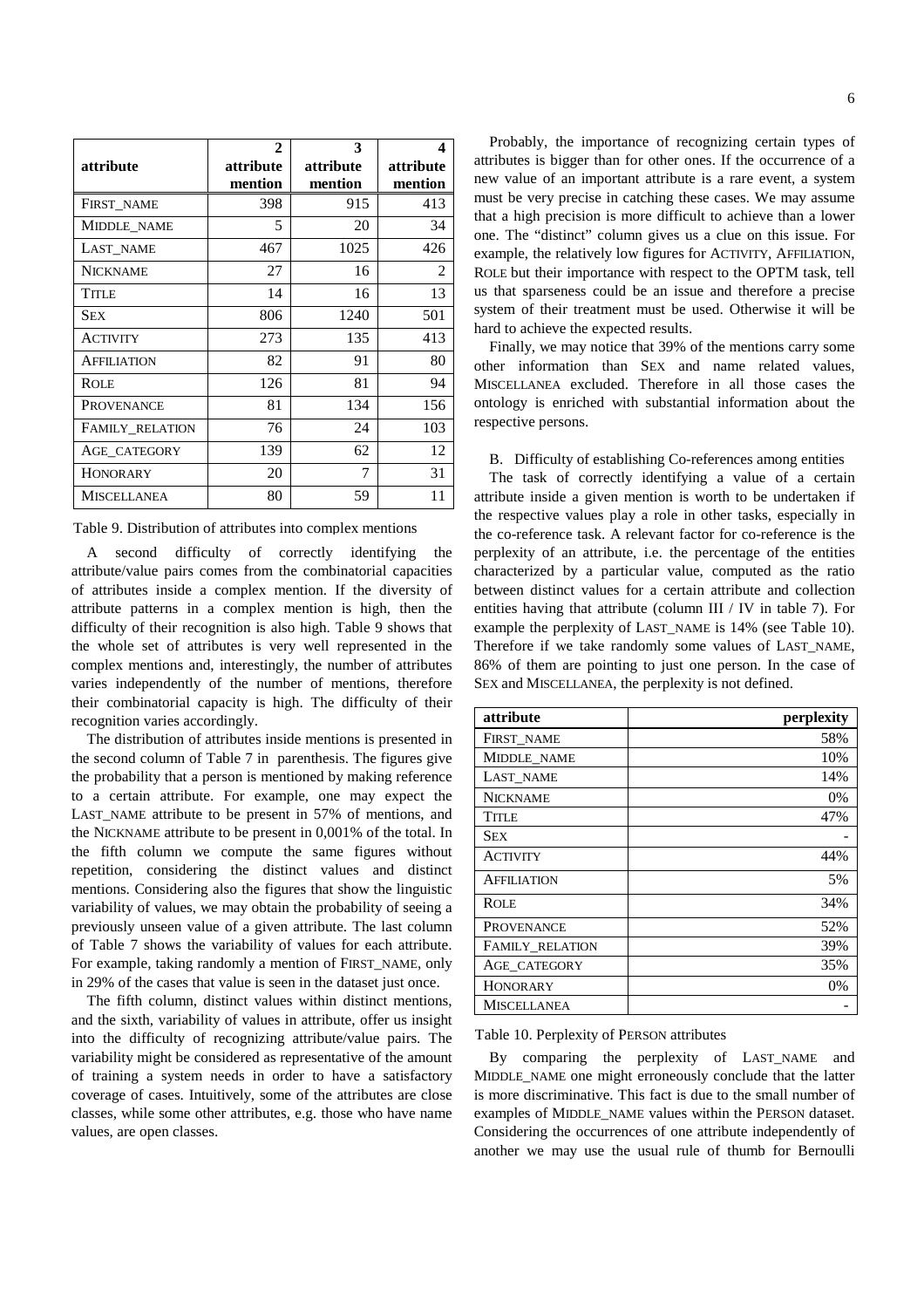Distribution. That is, it is highly likely that the perplexity of FIRST\_NAME, LAST\_NAME, ACTIVITY, AFFILIATION, ROLE and PROVENANCE will not change with the addition of new examples, as the actual numbers are high.

We can estimate the probability that two entities selected from different documents co-refer. Actually, this is the estimate of the probability that two entities co-refer conditioned by the fact that they have been correctly identified inside the documents. We can compute such probability as the complementary of the ratio between the number of different entities and the number of the document entities in the collection.

$$
P(co-ref) = 1 - \frac{\text{\#collection} - entities}{\text{\# document} - entities}
$$

From Table 2 we read these values as 2574 and 3284 respectively, therefore, for the PERSON data set, the probability of intra-document co-reference is approximately 22%. We consider that this figure is only partially indicative, and that it is very likely for it to be increased after inspection of bigger corpora. This is an aposteori probability because the number of collection-entities is known only after the whole set of mentions has been processed.

An global estimator of the difficulty of the co-reference is the expectation that a correct identified mention refers to a new entity. This estimator shows the density of collectionentities in the mentions space: let us call it *co-reference density*. We can estimate the co-reference-density as the ratio between the number of different entities and the number of mentions.

$$
coref-density = \frac{\text{\#collection} - entities}{\text{\# mentions}}
$$

The co-reference density takes values in the interval with limits [0-1]. The case when the co-reference density tends to 0 means that all the mentions refer to the same entity, while when the value tends to 1 it means that each mention in the collection refers to a different entity. Both the limits render the co-reference task superfluous. The figure for co-reference density we found in our corpus is  $2574/7233 \approx 0.35$ , and it is far from being close to one of the extremes.

A measure, that can be used as a baseline for the coreference task, is the value of co-reference density conditioned by the fact that one knows in advance whether two mentions that are identical also co-refer. Let us call this measure *pseudo-co-reference-density*. It shows the maximum accuracy of a system that deals with ambiguity by ignoring it. We approximate it as the ratio between the number of different entities and the number of distinct mentions.

$$
p-coref-density = \frac{\# collection-entities}{\# distinct-methods}
$$

The pseudo-co-reference for our dataset is 2574/4851  $\approx$ 0.55. This information is not directly expressed in the collection, so it should be approximated. The difference between co-reference density and pseudo co-reference density shows the increase in recall, if one considers that two identical mentions refer to the same entity with probability 1. On the other hand, the loss in accuracy might be too large (consider for example the case when two different persons happen to have the same first name).

For our dataset the co-ref is  $\approx 0.22$  which means that 22% of the document entities occur in more than one document. The detailed distribution is presented in Table 11, where on the first and third columns we list the number of collection entities that occur in the number of documents that is specified in the second and fourth respectively.

| #documents    | #entities   | #documents | #entities |
|---------------|-------------|------------|-----------|
|               | 2155        | 6          |           |
|               | (84%)       |            |           |
| $\mathcal{D}$ | 286 (11%)   |            |           |
| $\mathcal{R}$ | 71 (2%)     | 8          |           |
|               | $31(1\%)$   | 9          |           |
|               | $15(0,5\%)$ | 16         |           |

Table 11. Intra-document co-reference

## VII. CONCLUSION

We have presented the results of a pilot study on Ontology Population restricted to PERSON entities. One of the main motivation of the study was to individuate critical factors that determine the difficulty of the task.

The first conclusion we draw is that textual mentions of PERSON entities are highly structured. As a matter of fact, most of the mentions bring information that can be easily classified in a limited number of attributes, while only 3% of them are categorized as MISCELLANEA. These figures highly suggested that the Ontology Population from Textual Mentions (OPTM) approach is feasible and promising.

Secondly, we show that 50% of the mentions carry more than the value of a single attribute. This fact, combined with the relatively low perplexity figures for some attributes, most notably LAST\_NAME, suggests a co-reference procedure based on attributes values.

Thirdly, we have computed the values of three estimators of difficulty for entity co-reference. One of them, the pseudo-coreference-density, might be naturally used as a baseline for the task. It has been also discovered that the co-reference-density is far away from its possible extremes, 0 and 1, showing that simple string matching procedures might not achieve good results.

Our future work will be focused on two main issues: (i) the use of the PERSON dataset as training corpus for resolving the entity co-reference task, as a first step towards implementing a full OPTM system; and (ii) a controlled extension of the dataset with new data in order to understand which figures are likely to remain stable.